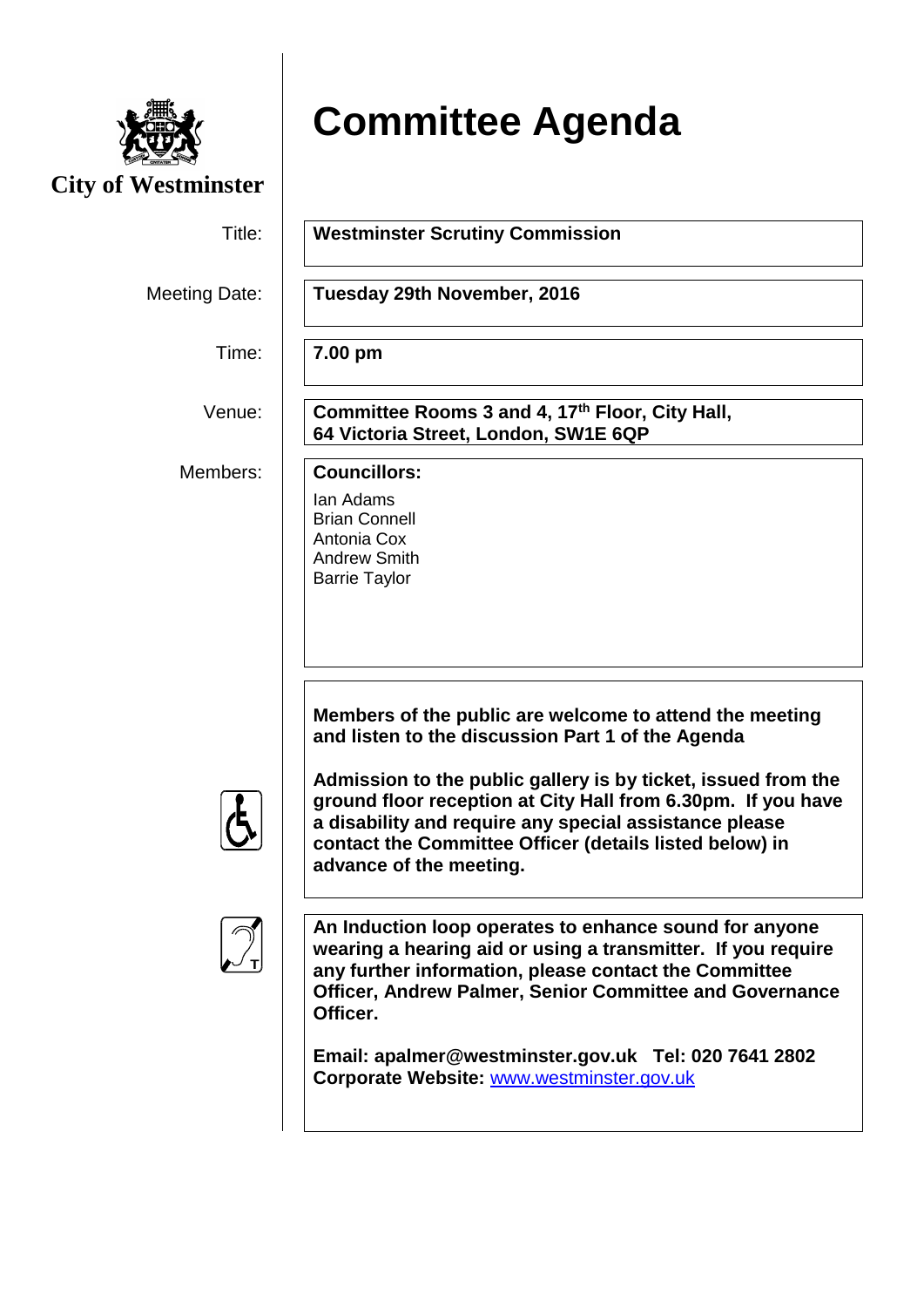**Note for Members:** Members are reminded that Officer contacts are shown at the end of each report and Members are welcome to raise questions in advance of the meeting. With regard to item 2, guidance on declarations of interests is included in the Code of Governance; if Members and Officers have any particular questions they should contact the Head of Legal & Democratic Services in advance of the meeting please.

## **AGENDA**

| <b>PART 1 (IN PUBLIC)</b> |                                                                                                                                                                                                                                                                                   |                 |  |
|---------------------------|-----------------------------------------------------------------------------------------------------------------------------------------------------------------------------------------------------------------------------------------------------------------------------------|-----------------|--|
| 1.                        | <b>MEMBERSHIP</b>                                                                                                                                                                                                                                                                 |                 |  |
|                           | To note any changes to the membership.                                                                                                                                                                                                                                            |                 |  |
| 2.                        | <b>DECLARATIONS OF INTEREST</b>                                                                                                                                                                                                                                                   |                 |  |
|                           | To receive declarations by Members and Officers of the<br>existence and nature of any personal or prejudicial interests in<br>matters on this agenda.                                                                                                                             |                 |  |
| 3.                        | <b>MINUTES</b>                                                                                                                                                                                                                                                                    | (Pages 1 - 6)   |  |
|                           | To approve the minutes of the meeting held on 28 June 2016.                                                                                                                                                                                                                       |                 |  |
| 4.                        | <b>WEST END PARTNERSHIP UPDATE</b>                                                                                                                                                                                                                                                | (Pages 7 - 60)  |  |
|                           | To consider the achievements of the West End Partnership;<br>together with a review of the delivery arrangements created for<br>the Oxford Street project, and an update on the Tax Incremental<br>Financing (TIF) proposal submitted to HM Treasury to support<br>the programme. |                 |  |
| 5.                        | <b>DRAFT SCRUTINY ANNUAL REPORT 2015/16</b>                                                                                                                                                                                                                                       | (Pages 61 - 90) |  |
|                           | To consider the draft Annual Report for the work undertaken by<br>Westminster's Policy & Scrutiny Committees over the June 2015<br>- May 2016 municipal year.                                                                                                                     |                 |  |
| 6.                        | WORK PROGRAMME 2016/17                                                                                                                                                                                                                                                            | (Pages 91 - 94) |  |
|                           | To consider the Work Programme for the Westminster Scrutiny<br>Commission and to discuss the scope of the items to be<br>presented at the April meeting.                                                                                                                          |                 |  |
| 7.                        | <b>ANY OTHER BUSINESS</b>                                                                                                                                                                                                                                                         |                 |  |
|                           | To consider any other business which the Chairman considers<br>urgent.                                                                                                                                                                                                            |                 |  |